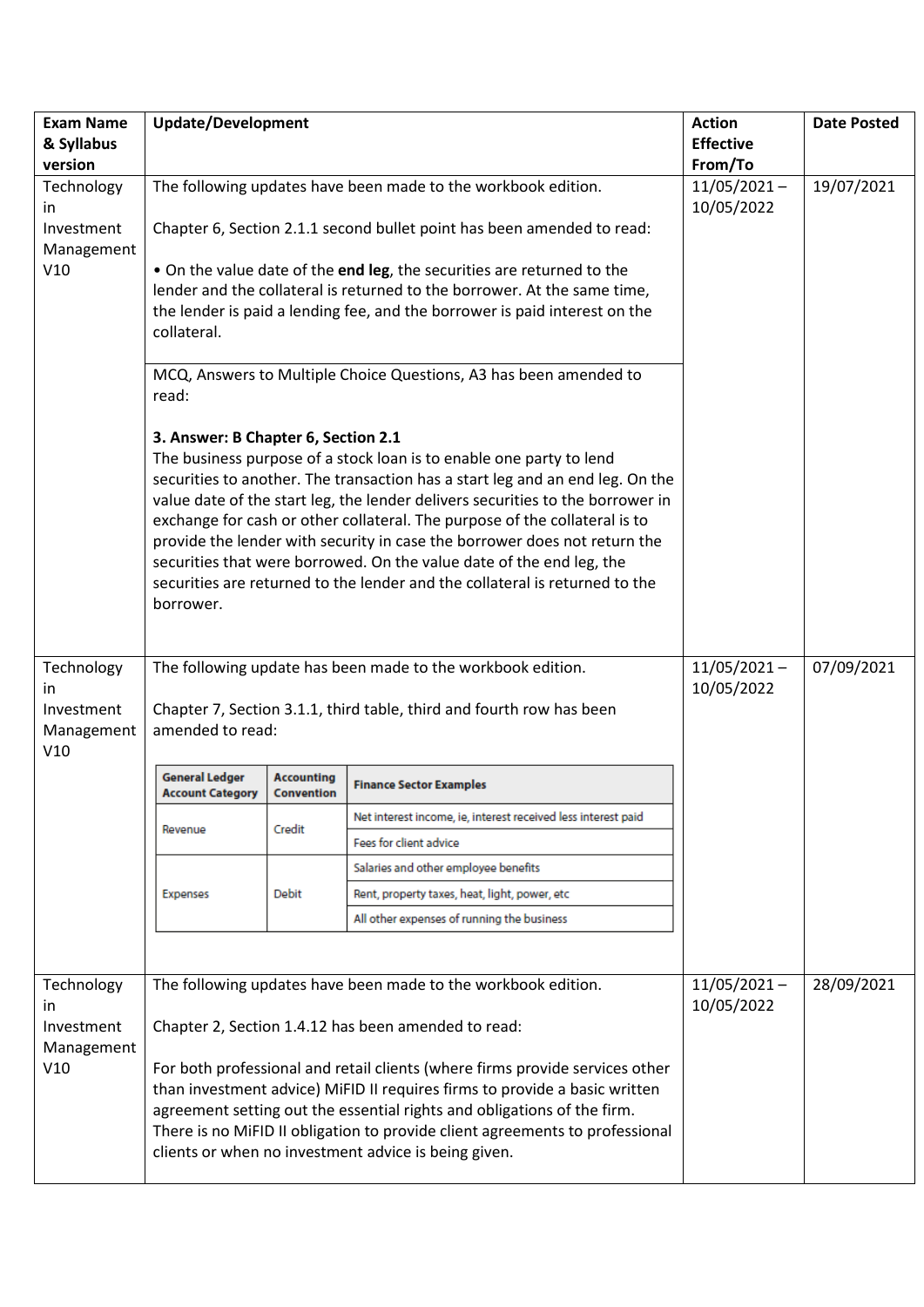| Chapter 3, Section 3.2 has been amended to read:                             |  |
|------------------------------------------------------------------------------|--|
| Following the passing of the Financial Services Act 2012, clearing houses    |  |
| are now recognised by the Bank of England. As at December 2020, the          |  |
| Bank recognises the following UK clearing houses:                            |  |
|                                                                              |  |
| Chapter 3, Section 4.1 second paragraph has been amended to read:            |  |
| This section describes the major services that are offered by the two        |  |
| market-leading suppliers of real-time market data - Refinitiv and            |  |
| Bloomberg - and also deals with some of the technology implications          |  |
| of using and distributing this data throughout the firm. Refinitiv was       |  |
| founded in 2018 having previously been known as Thomson Reuters.             |  |
| Blackstone Group and Thomson Reuters jointly owned the Refinitiv             |  |
| business. It is today a subsidiary of the London Stock Exchange Group        |  |
| (LSEG) having been acquired in January 2021.                                 |  |
|                                                                              |  |
| Chapter 3, Section 4.2 has been amended to read:                             |  |
| 4.2 Functionality Provided by the Information Vendors                        |  |
| There are a number of information vendors available in the market, with      |  |
| Bloomberg and Refinitiv being two of the most popular and best-known.        |  |
| However, all facilities provided can be broken down into three groups -      |  |
| namely:                                                                      |  |
|                                                                              |  |
| 1. Pre-trade - liquidity and price discovery - both vendors act as           |  |
| 'consolidators' of market information; and as a result a securities firm can |  |
| use the vendors' screens to discover the best price across a number of       |  |
| exchanges and trading venues. In addition, both vendors display relevant     |  |
| data from the OTC and FX markets. Refinitiv supplies round-the-clock news    |  |
| and real-time prices from over 2,000 market makers and brokers, covering     |  |
| 175 currencies. Pre-built calculators allow for complex analysis. Refinitiv  |  |
| provides official daily market fixings for over 50 currencies.               |  |
| 2. Pre-trade - analytics - both vendors supply analytical tools to perform   |  |
| 'what if' scenario analysis and to price complex derivative instruments and  |  |
| strategies.                                                                  |  |
| 3. Trade execution and post-trade services - both firms provide facilities   |  |
| for conversational dealing (ie, dealing using instant-messenger type         |  |
| services) and also link traders, brokers, dealers and execution venues       |  |
| through an order-routing hub. Order-routing hubs are discussed in chapter    |  |
| 4. Refinitiv's Trade Notification Service (TNS) is a real-time messaging hub |  |
| for confirming FX trade information back to counterparties.                  |  |
| Chapter 3, Section 4.3.1 bullet points have been amended to read:            |  |
| The timelines for reporting are as follows:                                  |  |
| . RTS1 - shares, depositary receipts, exchange-traded funds, certificates,   |  |
| and other similar financial instruments and on transaction execution         |  |
| obligations in respect of certain shares on a trading venue or by a          |  |
|                                                                              |  |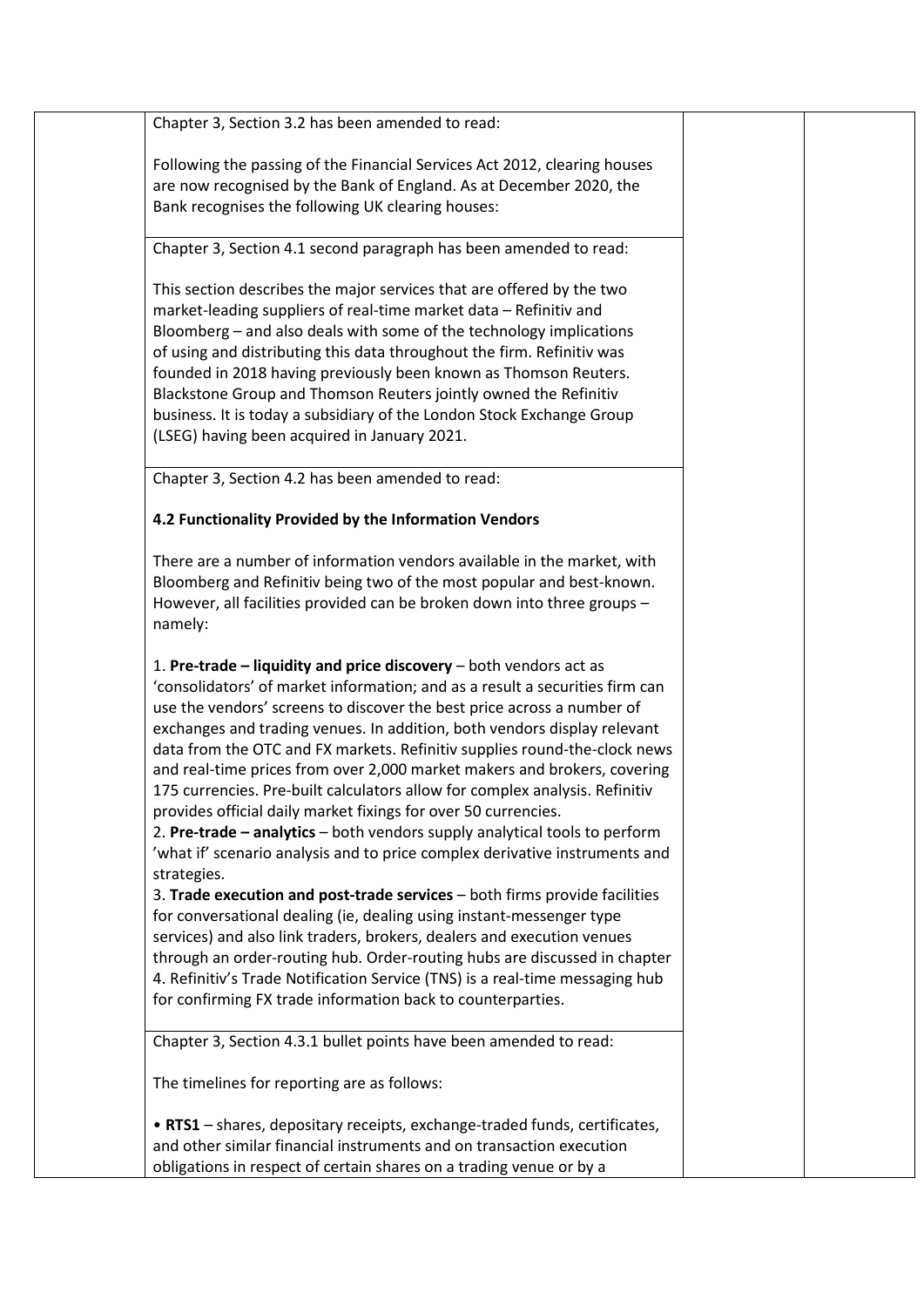|                  | minute of execution.          |                                                |                                                                                                                                            | systematic internaliser - as near to real time as possible, but within one                            |  |
|------------------|-------------------------------|------------------------------------------------|--------------------------------------------------------------------------------------------------------------------------------------------|-------------------------------------------------------------------------------------------------------|--|
|                  |                               |                                                |                                                                                                                                            | • RTS2 - bonds, structured finance products, emission allowances, and                                 |  |
|                  |                               |                                                |                                                                                                                                            | derivatives - as near to real time as possible, but within five minutes of                            |  |
| execution.       |                               |                                                |                                                                                                                                            |                                                                                                       |  |
|                  |                               |                                                |                                                                                                                                            |                                                                                                       |  |
|                  |                               |                                                | Chapter 3, End of Chapter Questions, Q8 has been amended to read:                                                                          |                                                                                                       |  |
|                  |                               |                                                | 8. What services does Refinitiv provide to FX traders?                                                                                     |                                                                                                       |  |
|                  | Answer Reference: Section 4.2 |                                                |                                                                                                                                            |                                                                                                       |  |
|                  |                               |                                                |                                                                                                                                            |                                                                                                       |  |
| to read:         |                               |                                                |                                                                                                                                            | Chapter 4, section 3.2.1 third and fourth bullet points have been amended                             |  |
|                  |                               |                                                |                                                                                                                                            |                                                                                                       |  |
|                  |                               |                                                | • Foreign exchange – usually, the sell-side firm acts as principal.<br>Traditionally, this has been a telephone market where the firm that |                                                                                                       |  |
|                  |                               |                                                |                                                                                                                                            | received the order would phone other banks to establish the best rate. In                             |  |
|                  |                               |                                                |                                                                                                                                            | recent years a number of FX web portals have been developed. Refinitiv                                |  |
|                  |                               |                                                | also offers an automated dealing service, Refinitiv FX Trading.                                                                            |                                                                                                       |  |
|                  |                               |                                                | . OTC derivatives such as swaps - usually, the sell-side firm acts as                                                                      |                                                                                                       |  |
|                  |                               |                                                |                                                                                                                                            | principal. Traditionally, this has been a telephone market where the firm                             |  |
|                  |                               |                                                |                                                                                                                                            | that received the order would phone other banks to establish the best                                 |  |
|                  |                               |                                                |                                                                                                                                            | rate. In recent years, a number of OTC web portals have been developed.                               |  |
|                  |                               |                                                |                                                                                                                                            |                                                                                                       |  |
|                  |                               |                                                | Chapter 4, section 3.4.2 third bullet point has been amended to read:                                                                      |                                                                                                       |  |
|                  |                               |                                                |                                                                                                                                            | 3. Support for investment decision-taking - including portfolio modelling                             |  |
|                  |                               |                                                | and 'what-if' scenario analysis: comparing portfolios to a model,                                                                          |                                                                                                       |  |
|                  |                               |                                                |                                                                                                                                            | generating proposed trades and examining their impact on portfolios and                               |  |
|                  |                               |                                                |                                                                                                                                            | cash balances. This may involve the ability to integrate in-house data with                           |  |
|                  |                               |                                                |                                                                                                                                            | external data supplied by Refinitiv, Bloomberg or others. Buy-side firms                              |  |
|                  |                               |                                                | that deal with the private investor, in particular, need systems with                                                                      |                                                                                                       |  |
|                  |                               |                                                | facilities that can assess the impact of a particular potential trade on                                                                   |                                                                                                       |  |
|                  |                               |                                                | the client's income tax and capital gains tax liability.                                                                                   |                                                                                                       |  |
|                  |                               |                                                | Chapter 5, section 1.3 table, second row has been amended to read:                                                                         |                                                                                                       |  |
|                  |                               |                                                |                                                                                                                                            |                                                                                                       |  |
|                  |                               |                                                |                                                                                                                                            | All other systems in the configuration will also need                                                 |  |
|                  |                               | Some reference data elements may be fed        |                                                                                                                                            | to be enhanced to integrate with the RDR. This may                                                    |  |
|                  |                               | from consistent and reliable external sources, |                                                                                                                                            | be costly and complex, and in some cases may be<br>impractical; usually this is because the firm does |  |
|                  |                               | eg, Bloomberg, Refinitiv, exchanges and        |                                                                                                                                            | not have the ability to amend the source code of a                                                    |  |
| clearing houses. |                               |                                                |                                                                                                                                            | packaged application, which means these systems                                                       |  |
|                  |                               |                                                | will need to be manually updated.                                                                                                          |                                                                                                       |  |
|                  |                               |                                                |                                                                                                                                            |                                                                                                       |  |
|                  |                               |                                                | Chapter 5, section 1.4.2 table, last row has been amended to read:                                                                         |                                                                                                       |  |
|                  |                               |                                                |                                                                                                                                            |                                                                                                       |  |
| <b>RIC</b>       |                               |                                                | The coding system used by Refinitiv.                                                                                                       | Yes - Refinitiv allocates                                                                             |  |
| code             | <b>IBM.N</b>                  | Reuters Instrument Code (RIC).                 |                                                                                                                                            | <b>RIC codes to listed futures</b><br>and options.                                                    |  |
|                  |                               |                                                |                                                                                                                                            |                                                                                                       |  |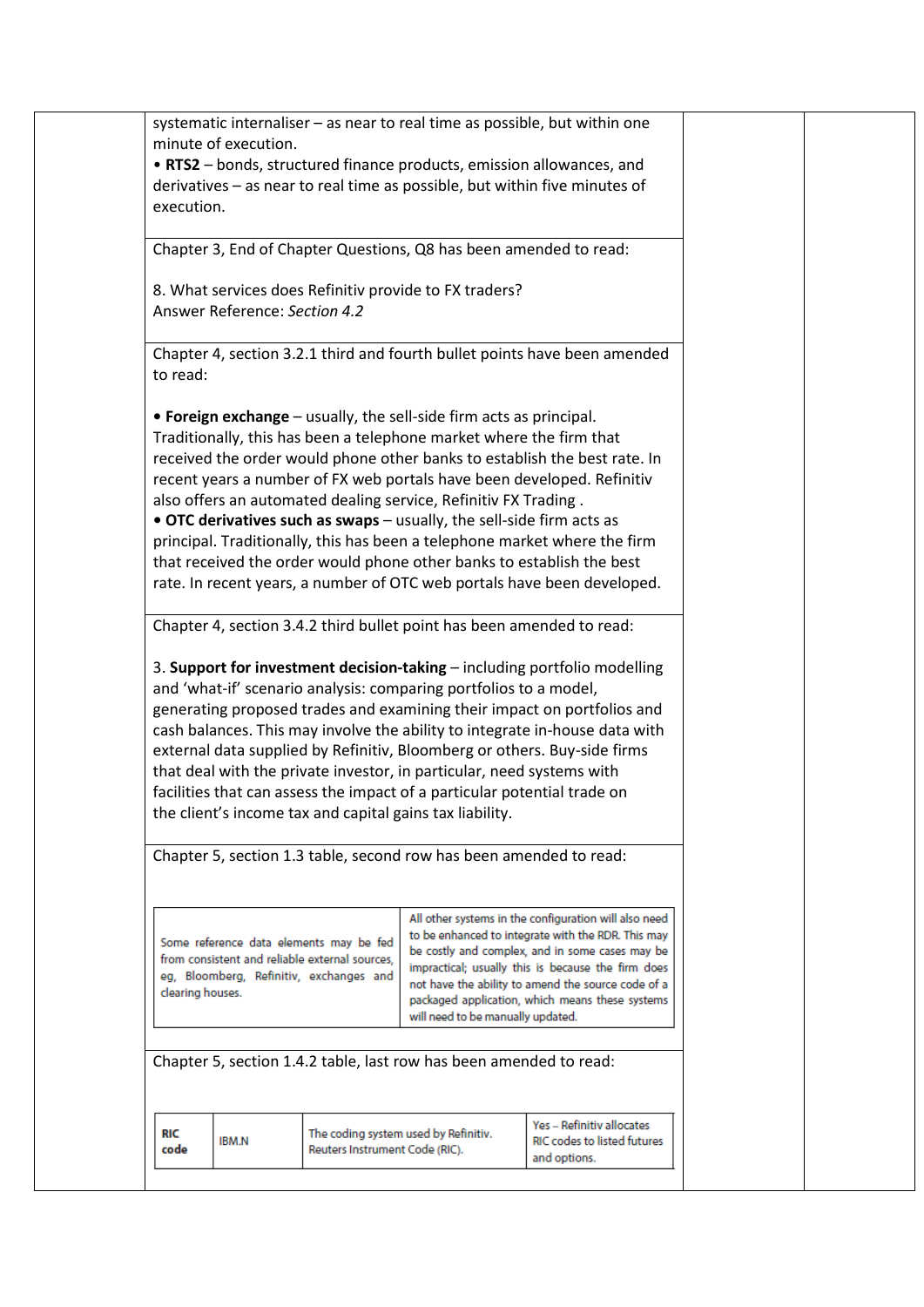| Chapter 5, section 1.10.2 second bullet point has been amended to read:                                                                                                                                                                                                                                                                                                                                                                                                                                                                                                                                                                                                  |  |
|--------------------------------------------------------------------------------------------------------------------------------------------------------------------------------------------------------------------------------------------------------------------------------------------------------------------------------------------------------------------------------------------------------------------------------------------------------------------------------------------------------------------------------------------------------------------------------------------------------------------------------------------------------------------------|--|
| . If Firms A and B wish to trade bonds with each other, then their<br>counterparty agreement can refer to International Capital Market<br>Association (ICMA)'s GMRA 2011 template. (Under English law the GMRA<br>2011 can be used.)                                                                                                                                                                                                                                                                                                                                                                                                                                     |  |
| Chapter 6, section 4.1.1 a paragraph has been amended to read:                                                                                                                                                                                                                                                                                                                                                                                                                                                                                                                                                                                                           |  |
| <b>Definitions</b>                                                                                                                                                                                                                                                                                                                                                                                                                                                                                                                                                                                                                                                       |  |
| Accrual is an accounting term. It is defined as a method of accounting in<br>which each item is entered as it is earned or incurred, regardless of when<br>actual payments are received or made. Accrued interest is defined as the<br>interest that has accumulated on a transaction since the last interest<br>payment date or start date, up but not including the value date.                                                                                                                                                                                                                                                                                        |  |
| Chapter 7, section 2.2.1 second paragraph has been amended to read:                                                                                                                                                                                                                                                                                                                                                                                                                                                                                                                                                                                                      |  |
| Some of this data will also be fed into the individual trade capture systems,<br>where it will be used in either automated or manual trading decision<br>support. Suppliers of market data include Refinitiv, Bloomberg and the<br>major stock exchanges.                                                                                                                                                                                                                                                                                                                                                                                                                |  |
| Chapter 8, section 1.1 last paragraph has been amended to read:                                                                                                                                                                                                                                                                                                                                                                                                                                                                                                                                                                                                          |  |
| <b>Head of Information Security</b><br>This individual reports to the CIO and is responsible for the overall<br>direction of all security functions associated with applications, voice and<br>data communications and computing services within the firm. The holder<br>must be aware of the implications of the EU's General Data Protection<br>Regulation (GDPR) and previously the Data Protection Act 1998 (DPA) in<br>the UK, or equivalent other countries.                                                                                                                                                                                                       |  |
| MCQ, Q22 has been amended to read:                                                                                                                                                                                                                                                                                                                                                                                                                                                                                                                                                                                                                                       |  |
| 22. What is the default frequency of production of periodic statements of<br>account for retail clients of an investment firm if there is no trading<br>activity?                                                                                                                                                                                                                                                                                                                                                                                                                                                                                                        |  |
| MCQ, Answers to Multiple Choice Questions A12 has been amended to<br>read:                                                                                                                                                                                                                                                                                                                                                                                                                                                                                                                                                                                               |  |
| 12. Answer: D Chapter 5, Section 1.3<br>One of the problems involved in managing the technology infrastructure of<br>a large institution is that there may be a large number of individual<br>business application systems in the configuration, all of which hold some of<br>this large amount of reference data, and some of the information may be<br>duplicated across the different systems. Where there is duplication of<br>reference data, there is a danger that errors creep in. To overcome these<br>issues, some firms have built separate reference data repositories (RDRs)<br>that take in data from reliable sources, such as Bloomberg or Refinitiv, as |  |